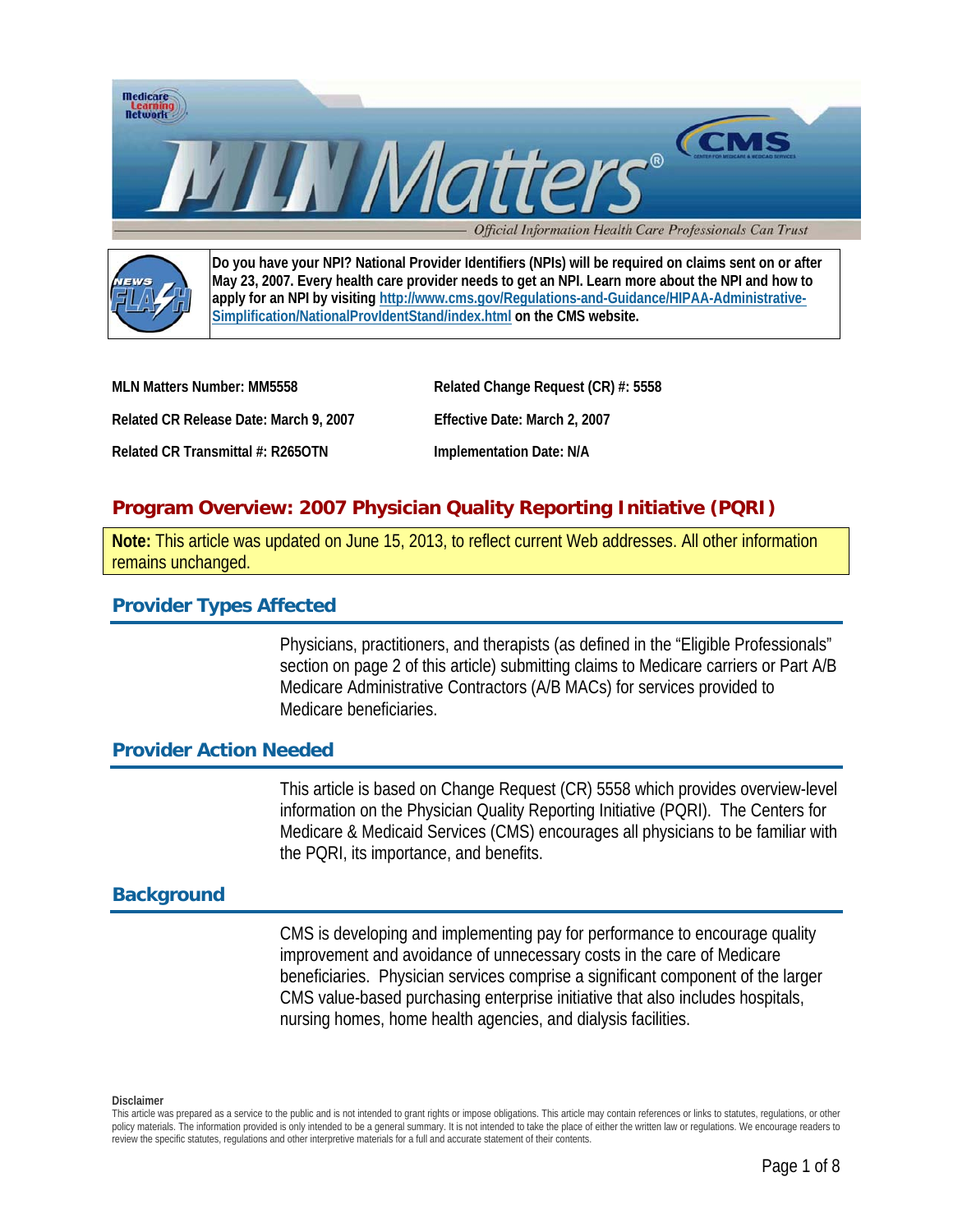### **Introduction to the 2007 Physician Quality Reporting Initiative (PQRI)**

On December 20, 2006, President Bush signed the Tax Relief and Health Care Act of 2006 (TRHCA). Division B, Title I, Section 101 of the TRHCA authorizes a financial incentive for eligible professionals to participate in a voluntary quality reporting program. Eligible professionals, who choose to participate and successfully report on a designated set of quality measures for services paid under the Medicare Physician Fee Schedule and provided between July 1 and December 31, 2007, may earn a bonus payment of 1.5% of their charges during that period, subject to a cap. CMS has titled the statutory program the 2007 Physician Quality Reporting Initiative (PQRI).

The purpose of this document is to give a high-level overview of CMS' approach to 2007 PQRI implementation, as directed by the statute. Detailed program instructions, educational materials, and supportive tools will be posted as they become available at **[http://www.cms.gov/Medicare/Quality-Initiatives-Patient-](http://www.cms.gov/Medicare/Quality-Initiatives-Patient-Assessment-Instruments/PQRS/index.htm)[Assessment-Instruments/PQRS/index.htm](http://www.cms.gov/Medicare/Quality-Initiatives-Patient-Assessment-Instruments/PQRS/index.htm)** on the CMS website. This overview of the 2007 PQRI will address: (1) eligible professionals, (2) quality measures, (3) form and manner of reporting, (4) determination of successful reporting, (5) bonus payment, (6) validation, (7) appeals, (8) confidential feedback reports, (9) transition from the 2006 Physician Voluntary Reporting Program (PVRP), and (10) 2008 considerations.

## **Eligible Professionals**

TRHCA Section 101 defines "eligible professional" as the following:

- 1. Medicare physician, as defined in Social Security Act (SSA) section 1861(r):
	- Doctor of Medicine
	- Doctor of Osteopathy
	- Doctor of Podiatric Medicine
	- Doctor of Optometry
	- Doctor of Oral Surgery
	- Doctor of Dental Medicine
	- Chiropractor
- 2. Practitioners described in SSA section 1842(b)(18)(C):
	- Physician Assistant
	- Nurse Practitioner
	- Clinical Nurse Specialist

This article was prepared as a service to the public and is not intended to grant rights or impose obligations. This article may contain references or links to statutes, regulations, or other policy materials. The information provided is only intended to be a general summary. It is not intended to take the place of either the written law or regulations. We encourage readers to review the specific statutes, regulations and other interpretive materials for a full and accurate statement of their contents.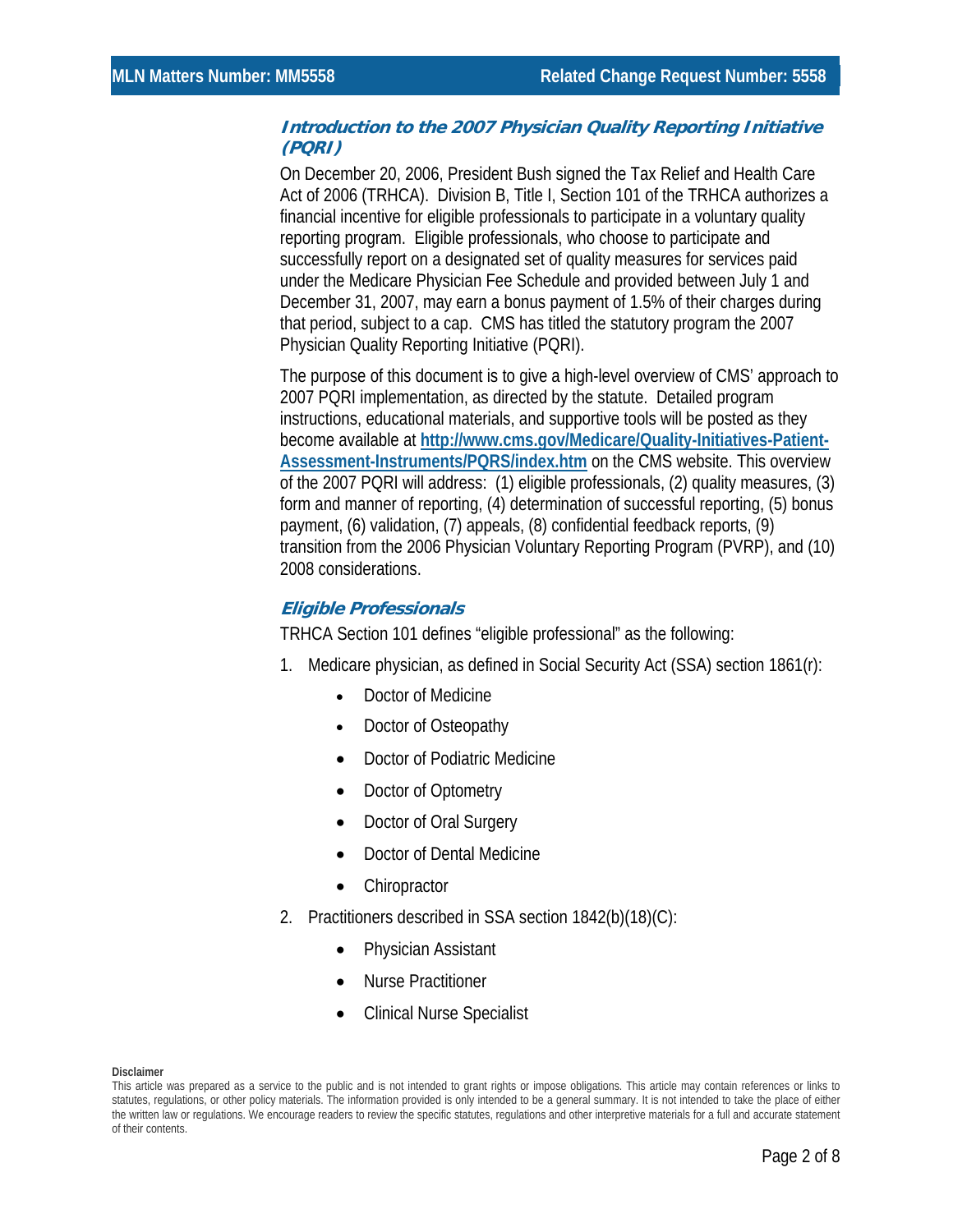- Certified Registered Nurse Anesthetist
- Certified Nurse Midwife
- Clinical Social Worker
- Clinical Psychologist
- Registered Dietician
- Nutrition Professional
- 3. Therapists:
	- Physical Therapist
	- Occupational Therapist
	- Qualified Speech-Language Pathologist

All Medicare-enrolled professionals in these categories are eligible to participate in the 2007 PQRI, regardless of whether the professional has signed a Medicare participation agreement to accept assignment on all claims.

## **Quality Measures for Reporting**

For 2007, TRHCA section 101 specifies that the quality measures for the PQRI shall be the "2007 physician quality measures under the Physician Voluntary Reporting Program as published on the public website of the Centers for Medicare & Medicaid Services as of the date of enactment of this subsection, except as may be changed … based on the results of a consensus-based process in January 2007 …." This provision refers to the list of 66 Physician Voluntary Reporting Program (PVRP) measures that CMS had posted on its website on December 5, 2006 (see Transition from 2006 PVRP section below). The list referred to in the statute was expanded based on actions approved at the January 22, 2007 AQA Alliance consensus process. The result is a final 2007 PQRI Quality Measures List, which is available at **http://www.cms.gov/Medicare/Quality-Initiatives-Patient-Assessment-Instruments/PQRS/index.htm**, as a download from the Measures/Codes webpage.

In addition, the statute allows modifications or refinements, such as code additions, corrections, or revisions, to the detailed specifications for the measures included in the final 2007 PQRI Measures List until the beginning of the reporting period. The final 2007 PQRI Quality Measure Specifications will be available on the CMS PQRI website well in advance of the July 1, 2007 start date for the reporting period. The detailed specifications for each measure describe: (1) when that measure is reportable and (2) which quality-data code to report.

Prior to the July 1, 2007 start date, eligible professionals who plan to participate in the 2007 PQRI should familiarize themselves and their office staff with the PQRI

This article was prepared as a service to the public and is not intended to grant rights or impose obligations. This article may contain references or links to statutes, regulations, or other policy materials. The information provided is only intended to be a general summary. It is not intended to take the place of either the written law or regulations. We encourage readers to review the specific statutes, regulations and other interpretive materials for a full and accurate statement of their contents.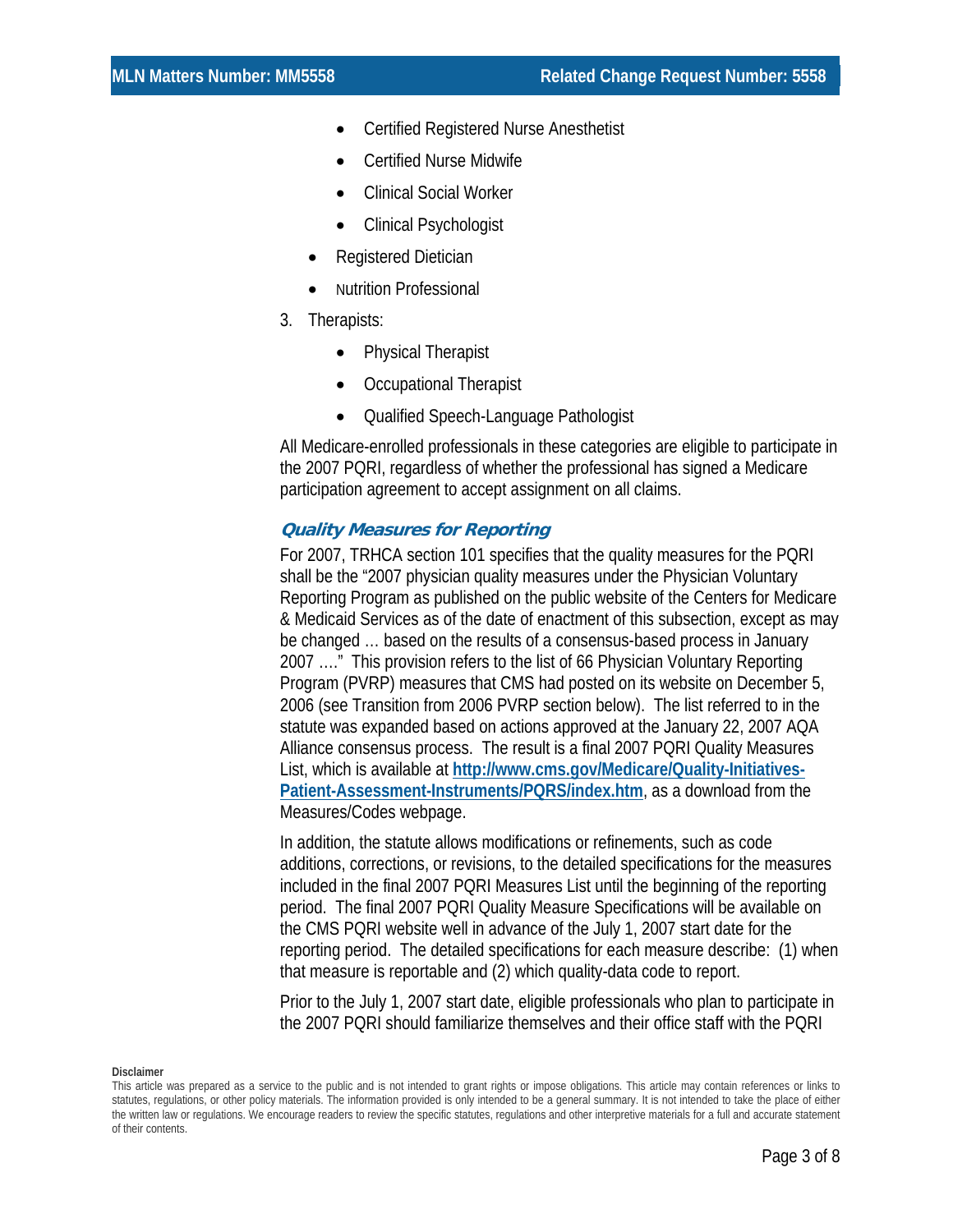Quality Measures List and the specifications for each measure that applies to their patient populations.

### **Form and Manner of Reporting**

TRHCA section 101 allows CMS to specify the form and manner of reporting. For 2007, CMS will be building on the claims-based quality reporting system implemented for the 2006 Physician Voluntary Reporting Program (PVRP), which ended December 31, 2006 (see Transition from 2006 PVRP section below). Participating eligible professionals whose Medicare patients fit the specifications of the 2007 PQRI quality measures will report the corresponding appropriate CPT Category II codes or G-codes (where CPT Category II codes are not yet available) on their claims. CPT Category II codes and G-codes are Healthcare Common Procedure Coding System (HCPCS) codes for reporting quality data. Claimsbased reporting may be via: (1) the paper-based CMS 1500 Claim form or (2) the equivalent electronic transaction claim, the 837-P. Importantly, there is no need to enroll or register to begin claims-based reporting for 2007 PQRI.

The applicable CPT Category II code or G-code quality data must be reported on the same claim as the patient diagnosis and service to which the quality-data code applies. The analysis algorithms that determine successful reporting match the quality-data codes to the diagnosis, service, and procedure codes on the claim. Thus, quality-data codes that are not submitted on the same claim as the applicable patient diagnosis, service, and procedure codes will not count toward successful reporting or for calculation of a potential bonus payment.

### **Determination of Successful Reporting**

The statutory description of satisfactory reporting depends on how many quality measures are applicable to the services furnished by the eligible professional during the entire reporting period of July 1-December 31, 2007. If there are no more than three quality measures applicable to the services provided by the eligible professional, then each measure must be reported for at least 80% of the cases in which the measure was reportable. If there are four or more quality measures applicable to the services provided by the eligible professional, then at least three measures, selected by the eligible professional, must be reported for at least 80% of the cases in which each measure was reportable.

The analysis of whether an eligible professional has successfully reported is expected to be performed at the individual eligible professional level using the individual-level National Provider Identifier (NPI). The eligible professional's individual NPI must be listed along with the HCPCS codes for services, procedures, and quality data on the claim. Thus, to participate in the 2007 PQRI, eligible professionals must have their individual-level NPIs and must consistently use their individual NPIs to correctly identify their services, procedures, and quality-data codes for an accurate determination of satisfactory reporting.

This article was prepared as a service to the public and is not intended to grant rights or impose obligations. This article may contain references or links to statutes, regulations, or other policy materials. The information provided is only intended to be a general summary. It is not intended to take the place of either the written law or regulations. We encourage readers to review the specific statutes, regulations and other interpretive materials for a full and accurate statement of their contents.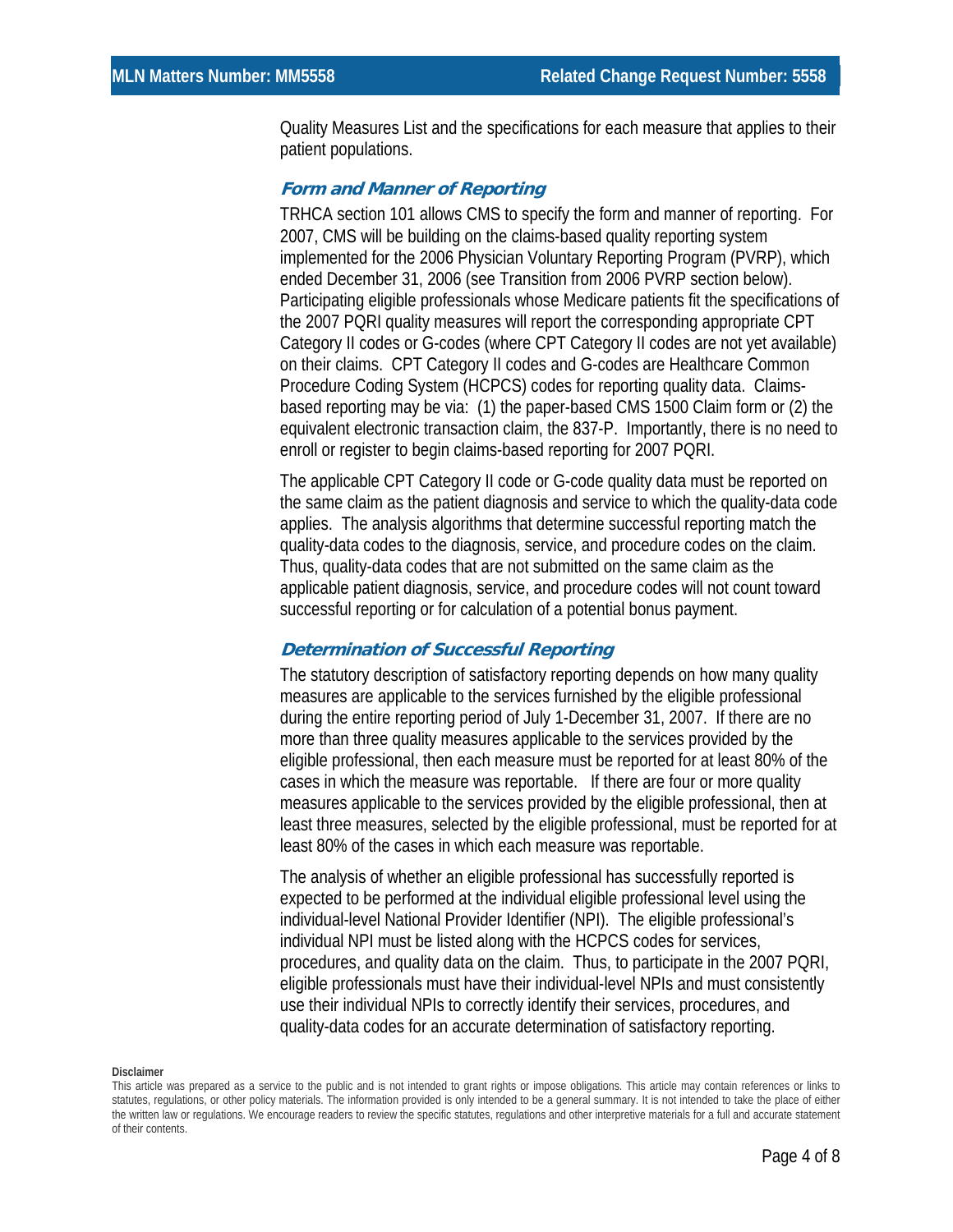Eligible professionals select the quality measures that are applicable to their practices. If an eligible professional submits data for a quality measure, then that measure is presumed to be applicable for the purposes of determining satisfactory reporting. CMS recommends that eligible professionals report on every quality measure that is applicable to their patient populations to: (1) increase the likelihood that they will reach the 80% satisfactorily reporting requirement for the requisite number of measures and (2) increase the likelihood that they will not be affected by the bonus payment cap.

As detailed instructions, education, and tools to support successful claims-based reporting become available, they will be posted on the CMS PQRI website at **[http://www.cms.gov/Medicare/Quality-Initiatives-Patient-Assessment-](http://www.cms.gov/Medicare/Quality-Initiatives-Patient-Assessment-Instruments/PQRS/index.htm)[Instruments/PQRS/index.htm](http://www.cms.gov/Medicare/Quality-Initiatives-Patient-Assessment-Instruments/PQRS/index.htm)** on the CMS website.

### **Payment for Reporting**

Participating eligible professionals who successfully report as prescribed by TRHCA section 101 may earn a 1.5% bonus, subject to cap. The potential 1.5% bonus will be based on allowed charges for covered professional services: (1) furnished during the reporting period of July 1 through December 31, 2007, (2) received into the CMS National Claims History (NCH) file by February 29, 2008, and (3) paid under the Medicare Physician Fee Schedule. Because claims processing times may vary by time of the year and Medicare Carrier/Medicare Administrative Contractor (MAC), participating eligible professionals should submit claims from the end of 2007 promptly, so that those claims will reach the NCH file by February 29, 2008. Bonuses will be paid as a lump sum in mid-2008. There is no beneficiary co-payment or notice to the beneficiary regarding the bonus payments.

The bonus will apply to allowed charges for all covered professional services, not just those charges associated with reported quality measures. The term "allowed charges" refers to total charges, including the beneficiary deductible and copayment, not just the 80% paid by Medicare or the portion covered by Medicare where Medicare is the secondary payer. Note that the amounts billed above the physician fee schedule amounts for assigned and non-assigned claims will not apply to the bonus. The statute defines PQRI covered services as those paid under the Physician Fee Schedule only, which includes technical components of diagnostic services and anesthesia services, as anesthesia services are considered fee schedule services though based on a unique methodology. Other Part B services and items that may be billed by eligible professionals but are not paid under the Physician Fee Schedule, such as clinical laboratory services, pharmaceuticals billed by physicians, and Rural Health Center/Federally Qualified Health Center services, do not apply to the bonus.

A payment cap that would reduce the potential bonus below 1.5% of allowed charges may apply in situations where an eligible professional reports relatively

This article was prepared as a service to the public and is not intended to grant rights or impose obligations. This article may contain references or links to statutes, regulations, or other policy materials. The information provided is only intended to be a general summary. It is not intended to take the place of either the written law or regulations. We encourage readers to review the specific statutes, regulations and other interpretive materials for a full and accurate statement of their contents.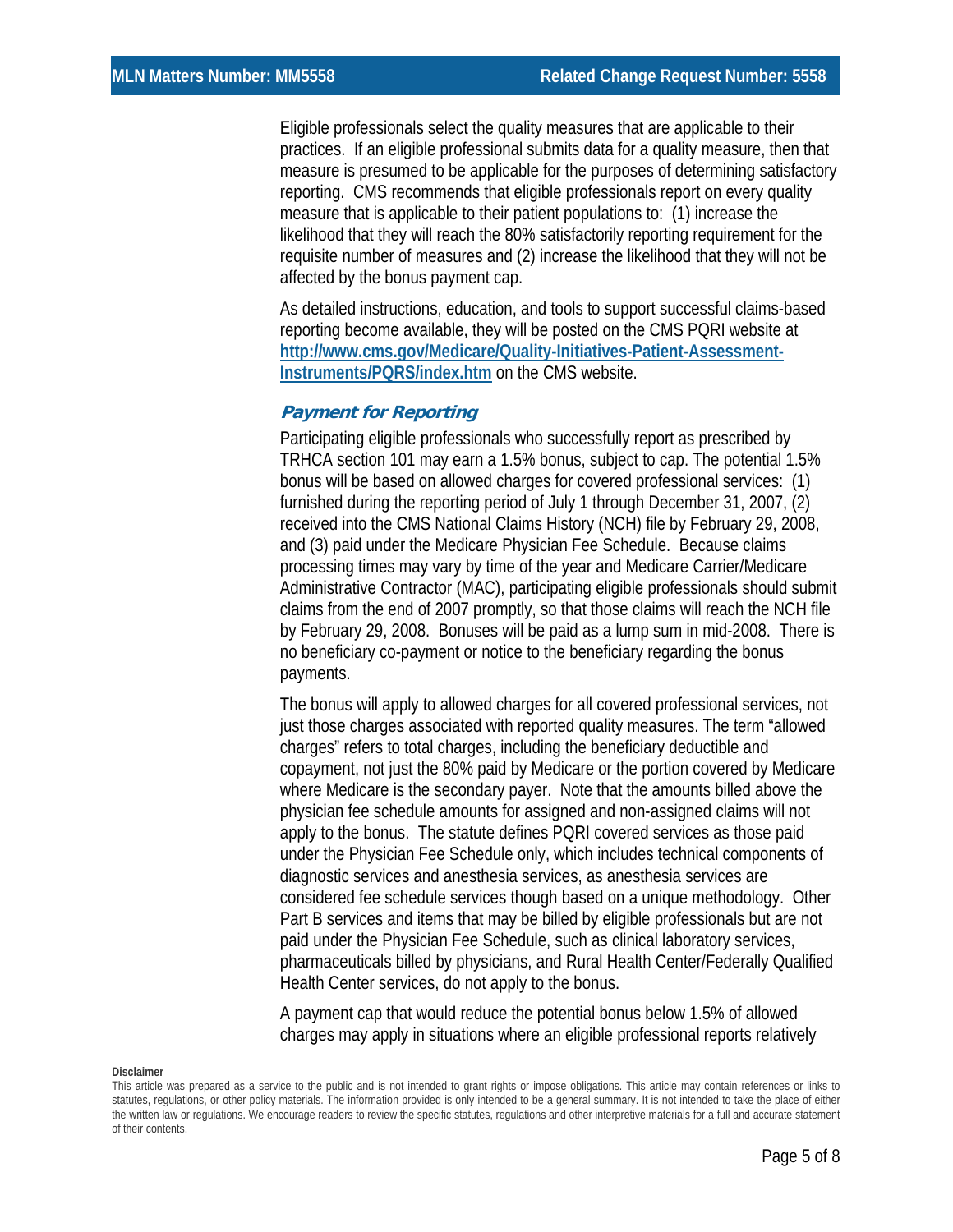few instances of quality measure data. Eligible professionals' caps are calculated by multiplying: (1) their total instances of reporting quality data for all measures (not limited only to measures meeting the 80% threshold), by (2) a constant of 300%, and by (3) the national average per measure payment amount.

The national average per measure payment amount is one value for all measures and all participants that is calculated by dividing: (1) the total amount of allowed charges under the Physician Fee Schedule for all covered professional services furnished during the reporting period on claims for which quality measures were reported by all participants in the program by (2) the total number of instances for which data were reported by all participants in the program for all measures during the reporting period. (Note that the national average per measure payment amount calculation only takes into account the charges on claims for which quality measures were reported, whereas the individual bonus calculation takes into account charges for all services furnished during the reporting period.) Thus, while the purpose of the cap is clear, it is not possible to determine the impact of the cap until the national average per measure payment amount can be calculated after the end of the reporting period.

TRHCA section 101 specifies that for 2007, CMS must use the Taxpayer Identification Number (TIN) as the billing unit, so any bonuses earned will be paid to the TIN holder of record. Though the analysis of satisfactory reporting will be performed at the individual eligible professional level using individual-level NPI data (as discussed above in the Form and Manner of Reporting section), bonuses will paid to the holder of the TIN, aggregating individual bonuses for groups that bill under one TIN. For eligible professionals who submit claims under multiple TINs, CMS plans to group claims by TIN for payment purposes. As a result, a provider with multiple TINs who qualifies for the bonus payment under more than one TIN will receive a separate bonus payment associated with each TIN.

In situations where eligible professionals who are employees or contractors have assigned their payments to their employers or facilities, the statute specifies that any bonus payment earned will be paid to the employers or facilities.

## **Validation**

TRHCA section 101 requires CMS to validate, using sampling or other means, whether quality measures applicable to the services furnished by a participating eligible professional have been reported. CMS plans to focus on situations where eligible professionals have successfully reported fewer than three quality measures. If CMS finds that eligible professionals who have reported fewer than three quality measures have not reported additional measures that are also applicable to the services they furnished during the reporting period, then CMS cannot pay those eligible professionals the bonus incentive payment.

This article was prepared as a service to the public and is not intended to grant rights or impose obligations. This article may contain references or links to statutes, regulations, or other policy materials. The information provided is only intended to be a general summary. It is not intended to take the place of either the written law or regulations. We encourage readers to review the specific statutes, regulations and other interpretive materials for a full and accurate statement of their contents.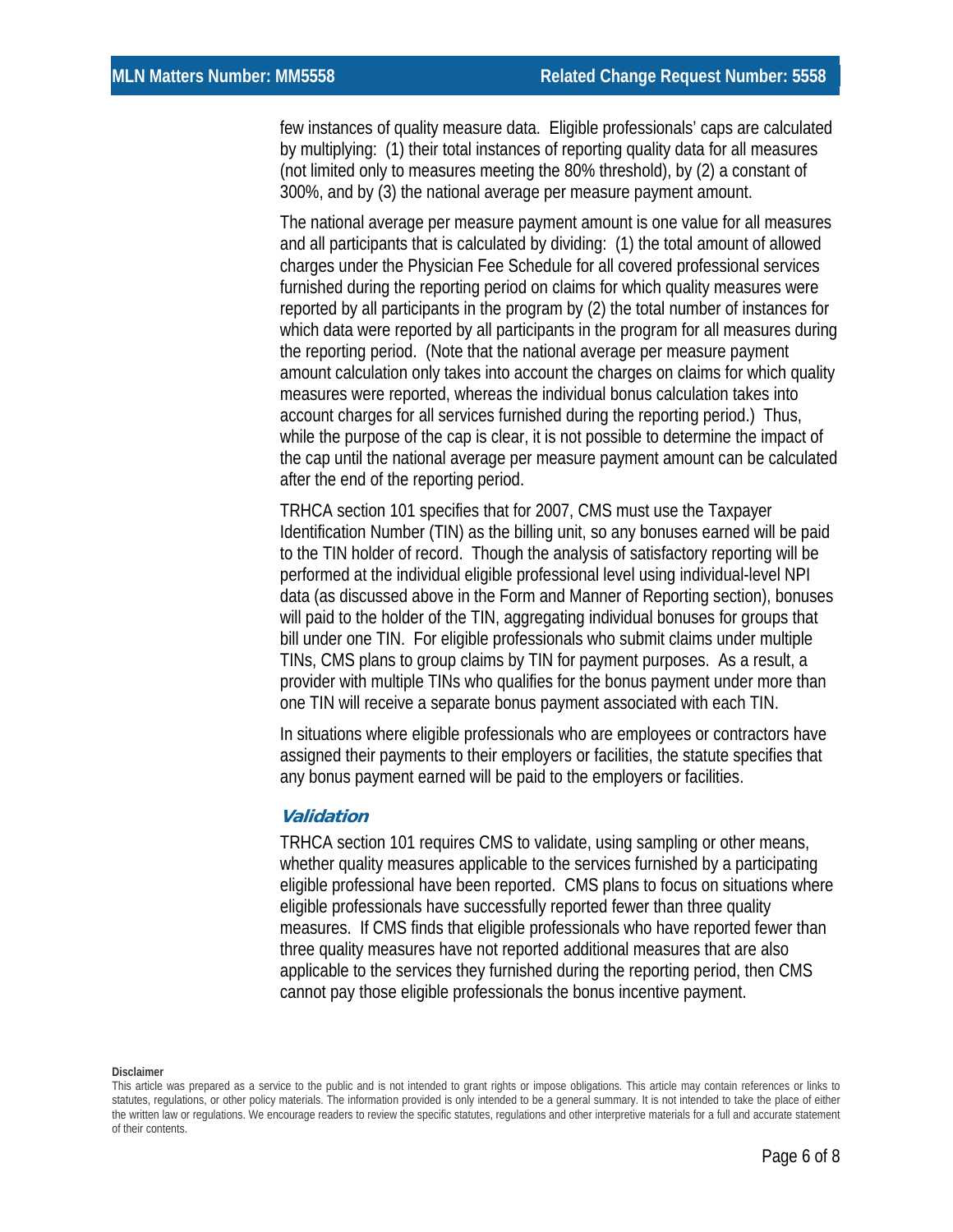### **Appeals**

The statute specifically states that there shall be no administrative or judicial review of the determination of: (1) quality measures applicable to services furnished by eligible professionals, (2) satisfactory reporting, (3) the payment limitation or cap, or (4) the bonus incentive payment. However, CMS will establish a process for eligible professionals to inquire about these matters.

## **Confidential Feedback Reports**

CMS will provide confidential feedback reports to participating eligible professionals at or near the time that the lump sum bonus payments are made in mid-2008. There will be no interim feedback during 2007. Quality data reported under the 2007 PQRI will not be publicly reported.

Access to confidential feedback reports may require eligible professionals to complete an identity-verification process to obtain a login identification and password for a secure interface. However, this process is not required to participate in the 2007 PQRI or to receive a bonus payment.

# **Transition from the 2006 Physician Voluntary Reporting Program (PVRP)**

The 2007 PQRI will build on and replace the 2006 Physician Voluntary Reporting Program (PVRP), which was implemented as the first step toward pay for performance for physician services. For services provided to Medicare beneficiaries from January 1 through December 31, 2006, physicians were able to voluntarily report to CMS a starter set of 16 evidence-based performance measures that captured quality of care data. The data were collected via claims using CPT Category II codes and G-codes where CPT codes were not yet available. In December 2006, CMS provided confidential feedback reports containing reporting and performance rates to the physicians who had submitted performance data during the second calendar quarter of 2006. Though PVRP ended December 31, 2006, feedback reports for services provided during the third and fourth calendar quarters of 2006 will be made available during 2007.

## **2008 Considerations**

For 2008, quality measures for eligible professionals must be proposed and finalized through rulemaking. According to the statue, the measures shall: (1) have been adopted or endorsed by a consensus organization, such as the AQA Alliance or National Quality Forum (NQF), (2) include measures that have been submitted by a physician specialty, (3) be identified by CMS as having used a consensus-based process for development, and (4) include structural measures, such as the use of electronic health records and electronic prescribing technology. The proposed 2008 quality measures set must be published by August 15, 2007 and finalized by November 15, 2007.

This article was prepared as a service to the public and is not intended to grant rights or impose obligations. This article may contain references or links to statutes, regulations, or other policy materials. The information provided is only intended to be a general summary. It is not intended to take the place of either the written law or regulations. We encourage readers to review the specific statutes, regulations and other interpretive materials for a full and accurate statement of their contents.